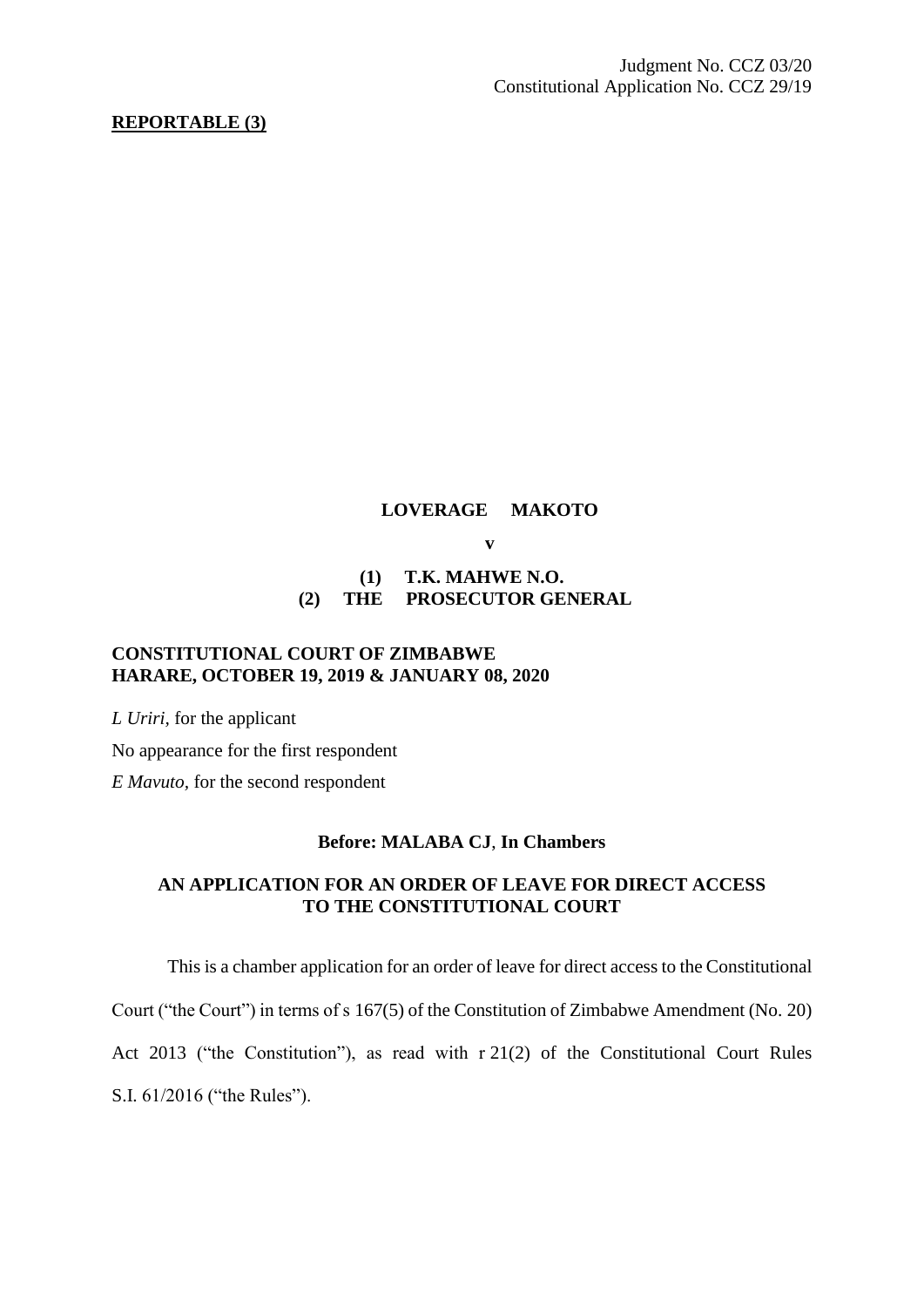The applicant intends to approach the Court in terms of s 85(1) of the Constitution, alleging that a decision by the first respondent refusing his request to refer "constitutional questions" to the Court for determination as frivolous and vexatious violates his fundamental rights to equal protection of the law. Should leave for direct access be granted, the applicant intends to place before the Court the question whether s 8(6) of the Money Laundering and Proceeds of Crime Act [*Chapter* 9:24] ("the Act") infringes his fundamental rights to equal protection of the law, personal liberty, fair trial, and to be presumed innocent until proven guilty, enshrined in ss  $56(1)$ ,  $49(1)$ ,  $69(1)$  and  $70(1)(a)$  of the Constitution respectively.

The Court holds that the applicant failed to show that it is in the interests of justice that he be granted leave for direct access to the Court. The application is without merit and ought to be dismissed. The reasons for the decision now follow.

#### **FACTUAL BACKGROUND**

The applicant was employed by the Zimbabwe Consolidated Diamond Company ("ZCDC") as an Acting Supervisor. In December 2018 he was arraigned before the magistrate's court ("the court *a quo*") on a charge of contravening s 8(1)(a), as read with s 8(6), of the Act. It was alleged that between July 2018 and December 2018 the applicant stole diamonds and sold them to unknown dealers. He deposited the proceeds of the sale into his "Ecocash account".

In May 2019 the applicant raised questions on the constitutionality of s 8(6) of the Act. He requested the trial magistrate to refer the questions to the Court for determination in terms of s 175(4) of the Constitution. The applicant alleged that s 8(6) of the Act did not define the term "some kind of criminal activity". He said the section "relieved the State of the obligation to establish what the offence is, how it was committed and by whom". It was the applicant's contention that s 8(6) of the Act infringes on his fundamental rights and was therefore invalid.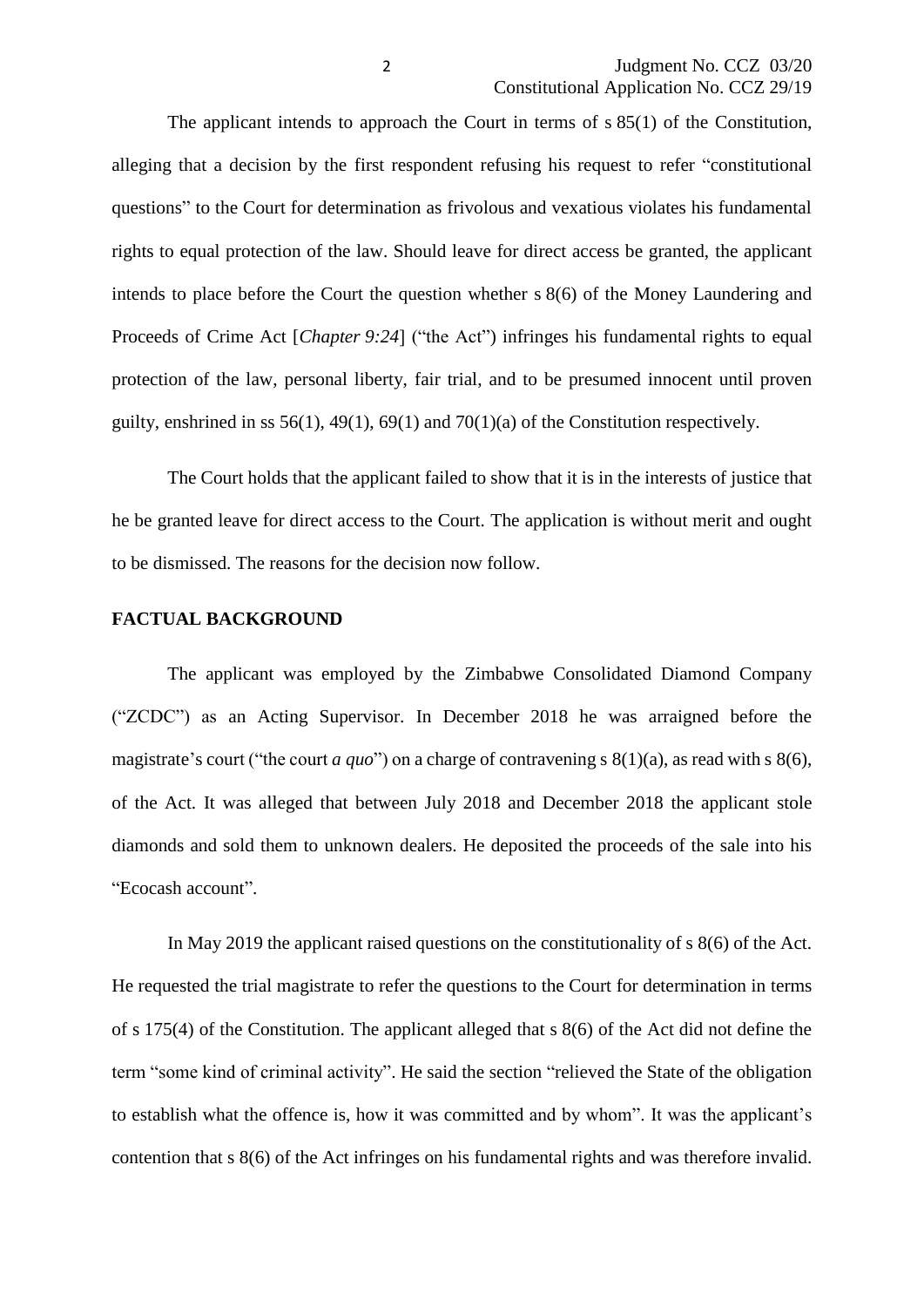The questions the applicant requested the trial magistrate to refer to the Court for determination were these:

- "i. Whether s  $8(6)$  of the Act is *ultra vires* ss  $56(1)$ ,  $69(1)$ ,  $70(1)(a)$  and  $49(1)$  of the Constitution and as such unconstitutional and thus void.
- ii. If so, and whether the accused person's prosecution thereunder is not a breach of his constitutional rights to the protection of the law enshrined under s 56(1) and the right to liberty enshrined in s 49(1) of the Constitution."

The application was opposed by the State. It submitted that the request was frivolous and vexatious. The contention was that the facts were clear that the applicant was involved in the theft. It was argued that the request for referral of the questions to the Court was meant to delay the criminal proceedings.

The court *a quo* held that the facts of the case did not give rise to a constitutional question. The request for referral of the constitutional questions framed by the applicant was refused on the ground that it was frivolous and vexatious. It was held that the application lacked seriousness and was only meant to delay proceedings.

The applicant was dissatisfied with the decision of the court *a quo* and filed the application for an order of leave for direct access on 08 August 2019. He asserted that the first respondent's ruling did not show that he applied his mind to the purpose, context and spirit of the provisions of s 175(4) of the Constitution. The applicant submitted that it was in the interests of justice that direct access be granted because the object of s 175(4) of the Constitution is to afford speedy access to the Court, especially where access to the Court is impeded in circumstances that breach provisions of the Constitution which protect fundamental human rights and freedoms. Lastly, he contended that the questions he raised were at the heart of the right to a fair trial. He submitted that proceeding with the trial and raising the questions on a possible appeal would be contrary to the right to the protection of the law.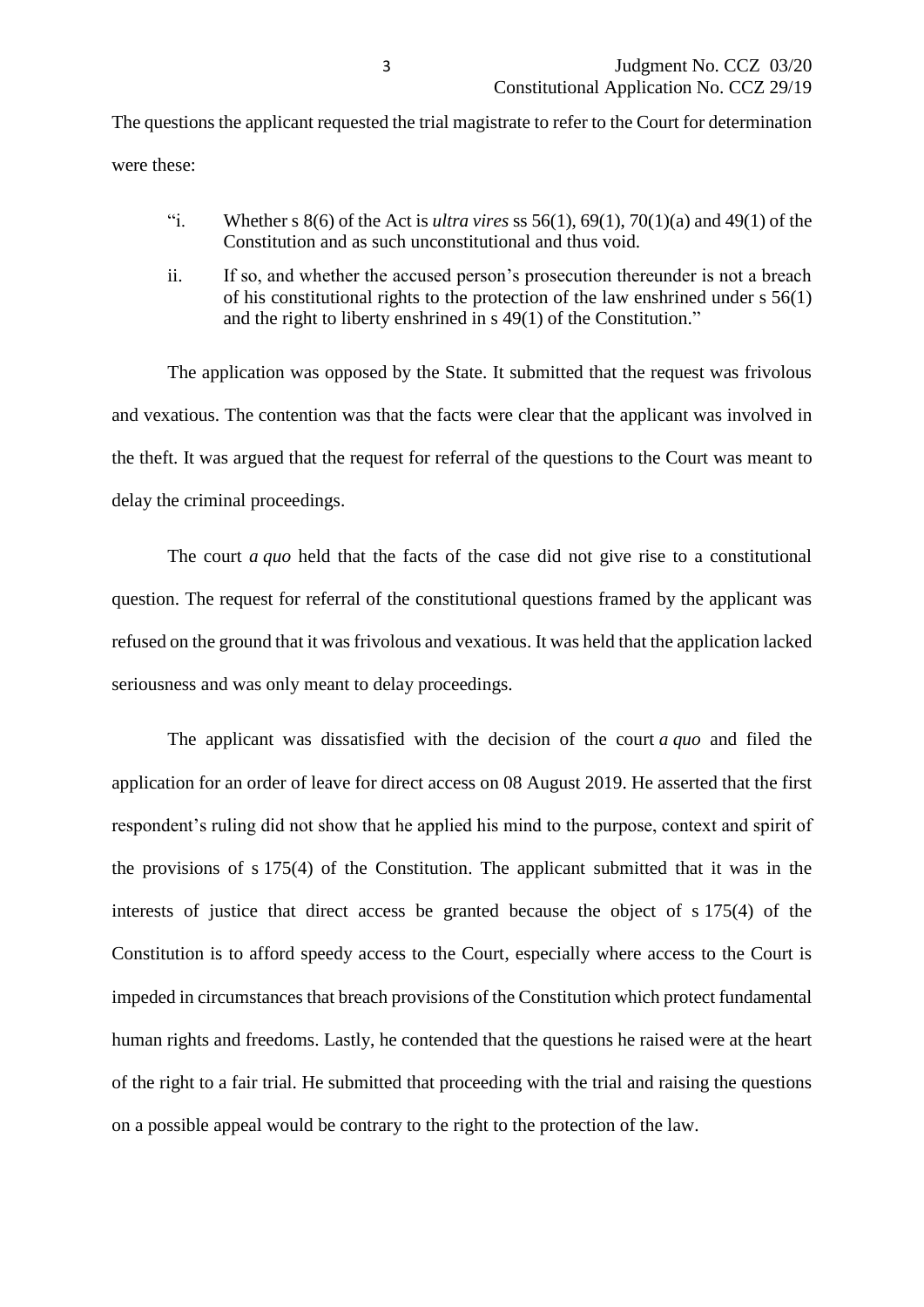The application was opposed by the second respondent. It was submitted that the applicant had adopted a wrong procedure and that he ought to have appealed against the decision of the court *a quo*. It was also submitted that, having adopted the referral procedure under s 175(4) of the Constitution, the applicant could not ditch this procedure and seek to file a direct application in terms of s 85(1) of the Constitution.

## **THE LAW AND THE FACTS**

Direct access is a remedy which is granted only in exceptional cases and where compelling reasons are given.

The requirements of an application of this nature are set out in r 21(3) of the Rules and are as follows:

"(3) An application in terms of subrule (2) shall be filed with the Registrar and served on all parties with a direct or substantial interest in the relief claimed and shall set out -

- (*a*) the grounds on which it is contended that it is in the interests of justice that an order for direct access be granted; and
- (*b*) the nature of the relief sought and the grounds upon which such relief is based; and
- (*c*) whether the matter can be dealt with by the Court without the hearing of oral evidence or, if it cannot, how such evidence should be adduced and any conflict of facts resolved."

The success or failure of the application rests on the consideration of the question whether or not it is in the interests of justice that direct access be granted.

The issue that arises is whether the refusal of the request for referral was not within the confines of s 175(4) of the Constitution, to an extent that it violated the applicant's right to equal protection of the law. Section 175(4) of the Constitution, which provides for referrals to the Court, states that: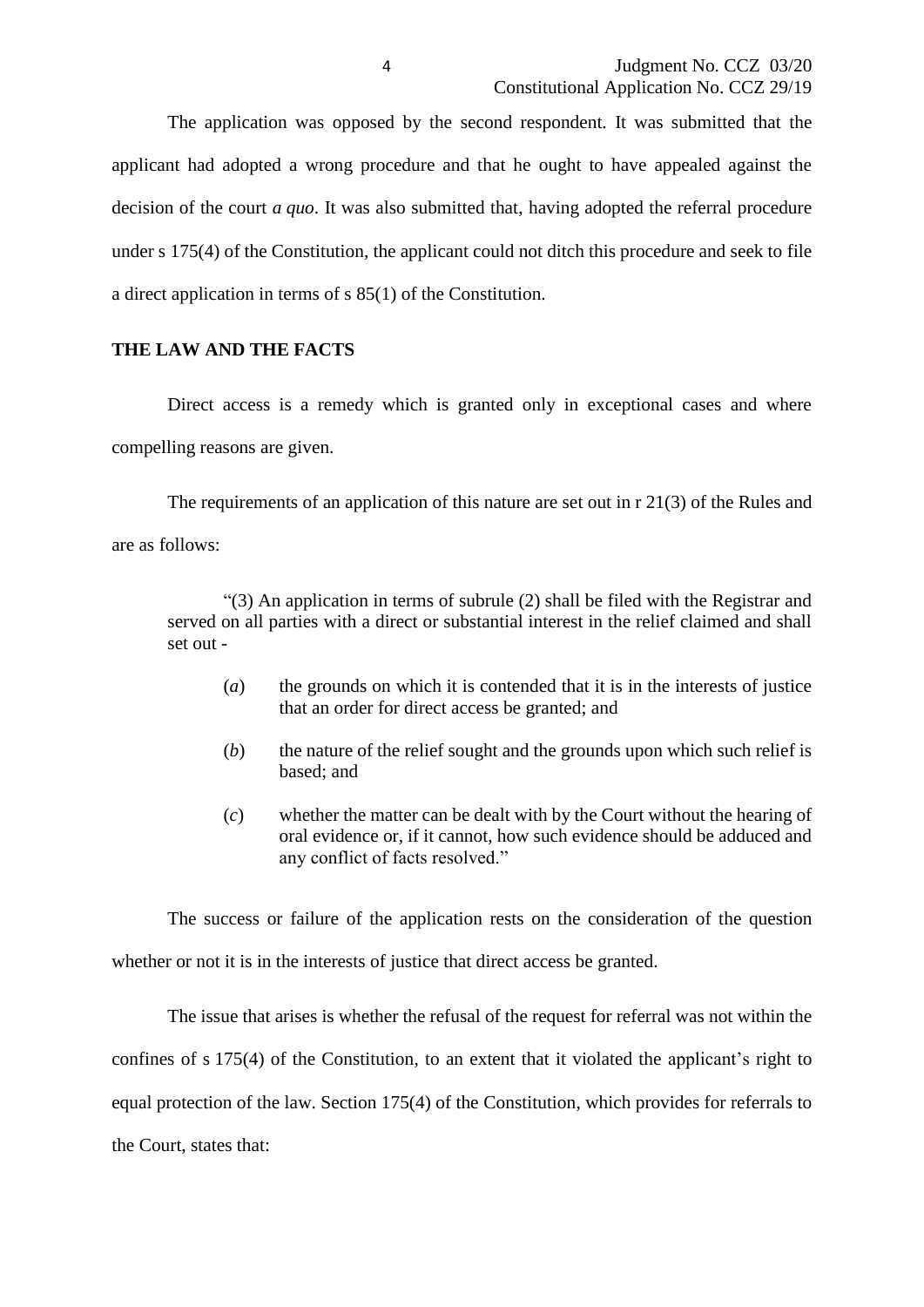"(4) If a constitutional matter arises in any proceedings before a court, the person presiding over that court may, and if so requested by any party to the proceedings must, refer the matter to the Constitutional Court unless he or she considers the request is merely frivolous or vexatious." (the underlining is for emphasis)

This provision must be read with r 24 of the Rules, which gives practical effect to s 175(4) of the Constitution. The rule is to the effect that a judicial officer, upon satisfying himself or herself that a request is not frivolous or vexatious, shall refer the constitutional matter to the Court.

The Supreme Court, sitting as a Constitutional Court, had occasion to deal with the question whether or not the refusal to refer a matter by a magistrate violated the fundamental right to equal protection of the law in *Williams and Anor* v *Msipha N.O. and Ors* 2010 (2) ZLR 552 (S) at 566B-567A. It said:

"The answer lies in the examination of what the magistrate was required by s 24(2) of the Constitution to do and what he actually did as the basis of the refusal. The right to an effective judicial protection of a fundamental human right or freedom requires that the judicial officer should act in accordance with the requirements prescribed by the Constitution for the protection of the particular right or freedom.

…

The procedural and substantial requirements with which the person presiding in a lower court is required … to comply under s 24(2) of the Constitution are integral parts of the protection for the right of access to the Supreme Court given to any person who has raised, in the proceedings in that court, a question as to the contravention of a fundamental right or freedom and requested the judicial officer to refer the question to the Supreme Court. The only restriction of the obligation imposed on the judicial officer is the discretion given to him or her to refuse a request for a referral when in his or her opinion the raising of the question is 'merely frivolous or vexatious'.

…

A refusal of a request for a referral, based on an opinion formed in accordance with the procedural and substantive requirements prescribed under s 24(2) of the Constitution, constitutes a permissible denial of access to the Supreme Court. What all this means is that under the system governing the exercise of judicial power, the legal basis of an opinion does not follow from the choice of factors by the person presiding in the lower court alone but must rest upon objective factors prescribed by the law." (the underlining is for emphasis)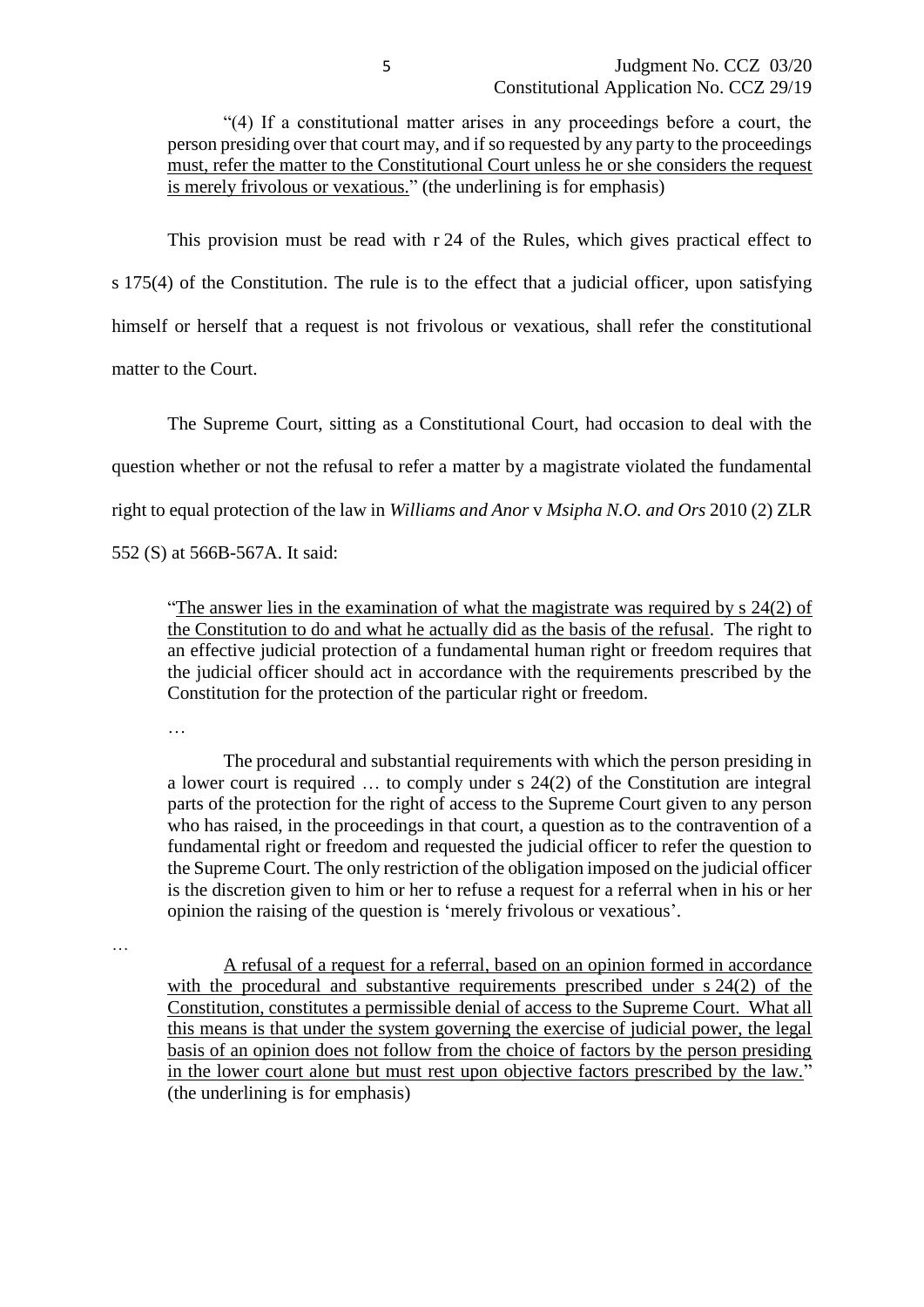Regarding the procedure under s 175(4) of the Constitution, the Court in *Nyagura* v *Ncube N.O. and Ors* CCZ 7/19, at pp 9-10 of the cyclostyled judgment, stated that there must be a moment when the presiding person must address his or her mind to the factors that answer a number of questions, including whether the request to refer the matter to the Court is frivolous or vexatious, and whether the determination by the Court is necessary for the purposes of the proceedings before him or her.

The purpose of the exercise of the jurisdiction of a subordinate court under s 175(4) of the Constitution is to protect the process of the Court against frivolous or vexatious litigation. The standard by which the facts on which the raising of a question is based must be measured is put so high so as to enable the person presiding in the lower court to stop legal proceedings that should not have been launched at all.

In *Nyathi v The State* CCZ 16/19, the Court also explained the importance of the procedure under s 175(4) of the Constitution at p 10 of the cyclostyled judgment:

"The importance of guarding the Court against the abuse of its process through the adjudication of matters that ought not to have passed the frivolity or vexatiousness test cannot be overemphasised. The Court must protect its integrity and ensure that it only adjudicates that which it is constitutionally mandated to hear and determine. Consequently, where the procedures of the Court are used to achieve purposes for which they are not intended that would amount to an abuse of process. It is in this context that presiding persons ought to exercise their minds when seized with a request for a referral to the Court."

The meaning of the phrase "frivolous or vexatious" was explained in the *Williams* case *supra* at 568C-F:

"In *S* v *Cooper and Ors* 1977 (3) SA 475 at 476D, BOSHOFF J said that the word 'frivolous' in its ordinary and natural meaning connotes an action or legal proceeding characterised by lack of seriousness as in the case of one which is manifestly insufficient. The raising of the question for referral to the Supreme Court under s 24(2) of the Constitution would have to be found on the facts to have been obviously lacking in seriousness, unsustainable, manifestly groundless or utterly hopeless and without foundation in the facts on which it was purportedly based.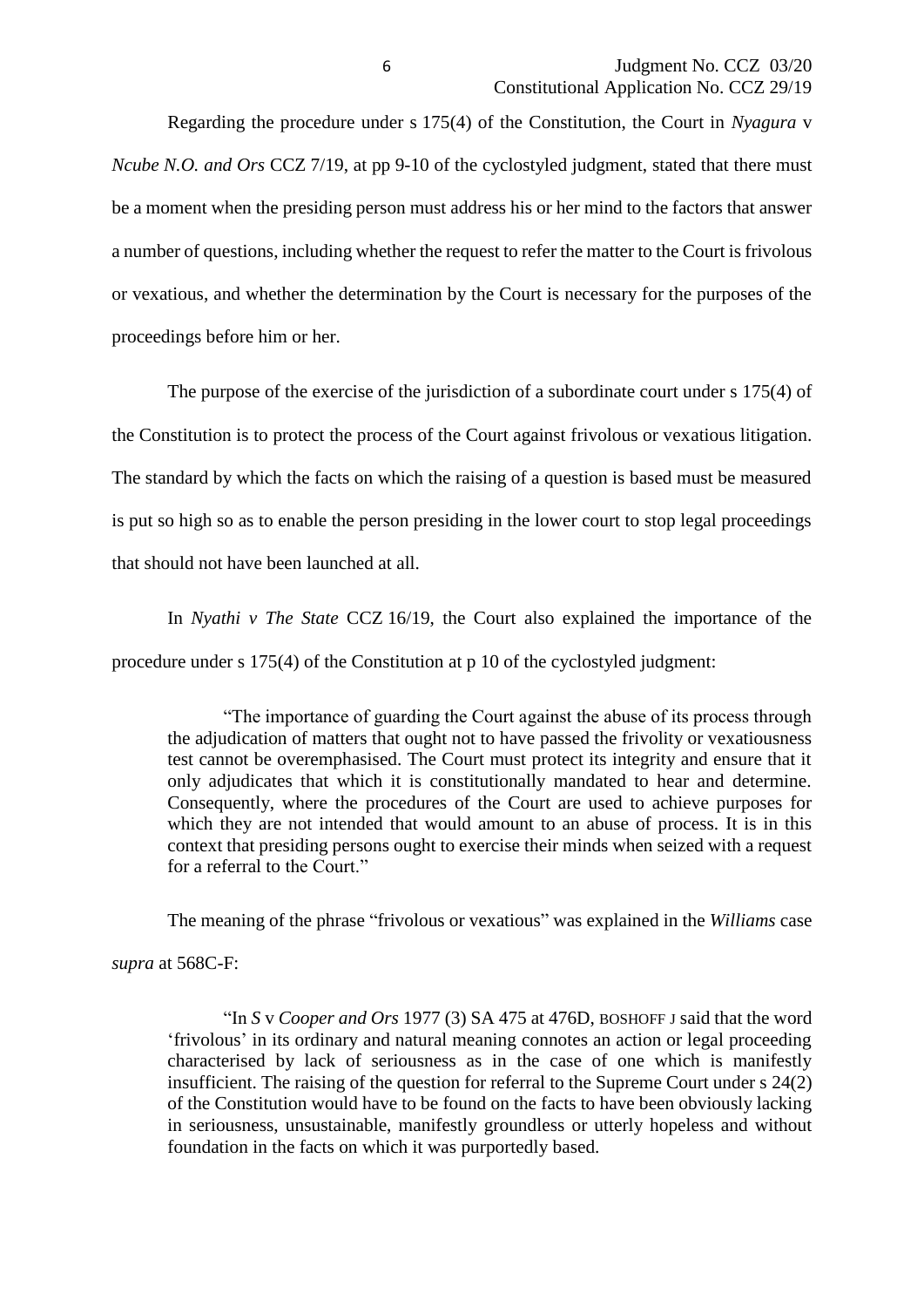In *Martin* v *Attorney General and Anor* 1993 (1) ZLR 153 (S) it was held that the ordinary and natural meaning of the words 'frivolous or vexatious' in the context of s 24(2) of the Constitution had to be borne in mind and applied to the facts by the person presiding in the lower court to form the requisite opinion. GUBBAY CJ at 157 said:

'In the context of s 24(2) the word "frivolous" connotes, in its ordinary and natural meaning, the raising of a question marked by a lack of seriousness; one inconsistent with logic and good sense, and clearly so groundless and devoid of merit that a prudent person could not possibly expect to obtain relief from it. The word "vexatious", in contra–distinction, is used in the sense of the question being put forward for the purpose of causing annoyance to the opposing party in the full appreciation that it cannot succeed; it is not raised *bona fide* and a referral would be to permit the opponent to be vexed under a form of legal process that was baseless ….'"

In dismissing the application, the court *a quo* stated as follows:

"The accused cannot at this stage before the trial has produced evidence say that there is no evidence that he committed theft so he must be presumed innocent of theft of the diamonds.

The application can only be granted where it is not frivolous or vexatious.

…

The defence is clearly not serious when he says that his right to the presumption of innocence will be infringed yet he elects not to testify on why he makes such allegation.

The court therefore makes a finding that the application lacks seriousness and is meant only to delay proceedings." (the underlining is for emphasis)

Section 8 of the Act provides as follows:

### **"8 Money laundering offences**

- (1) Any person who converts or transfers property —
- (a) that he or she has acquired through unlawful activity or knowing, believing or suspecting that it is the proceeds of crime; and
- (b) for the purpose of concealing or disguising the illicit origin of such property, or of assisting any person who is involved in the commission of a serious offence to evade the legal consequences of his or her acts or omission;

commits an offence.

…

(6) In order to prove that property is the proceeds of crime, it is not necessary for there to be a conviction for the offence that has generated the proceeds,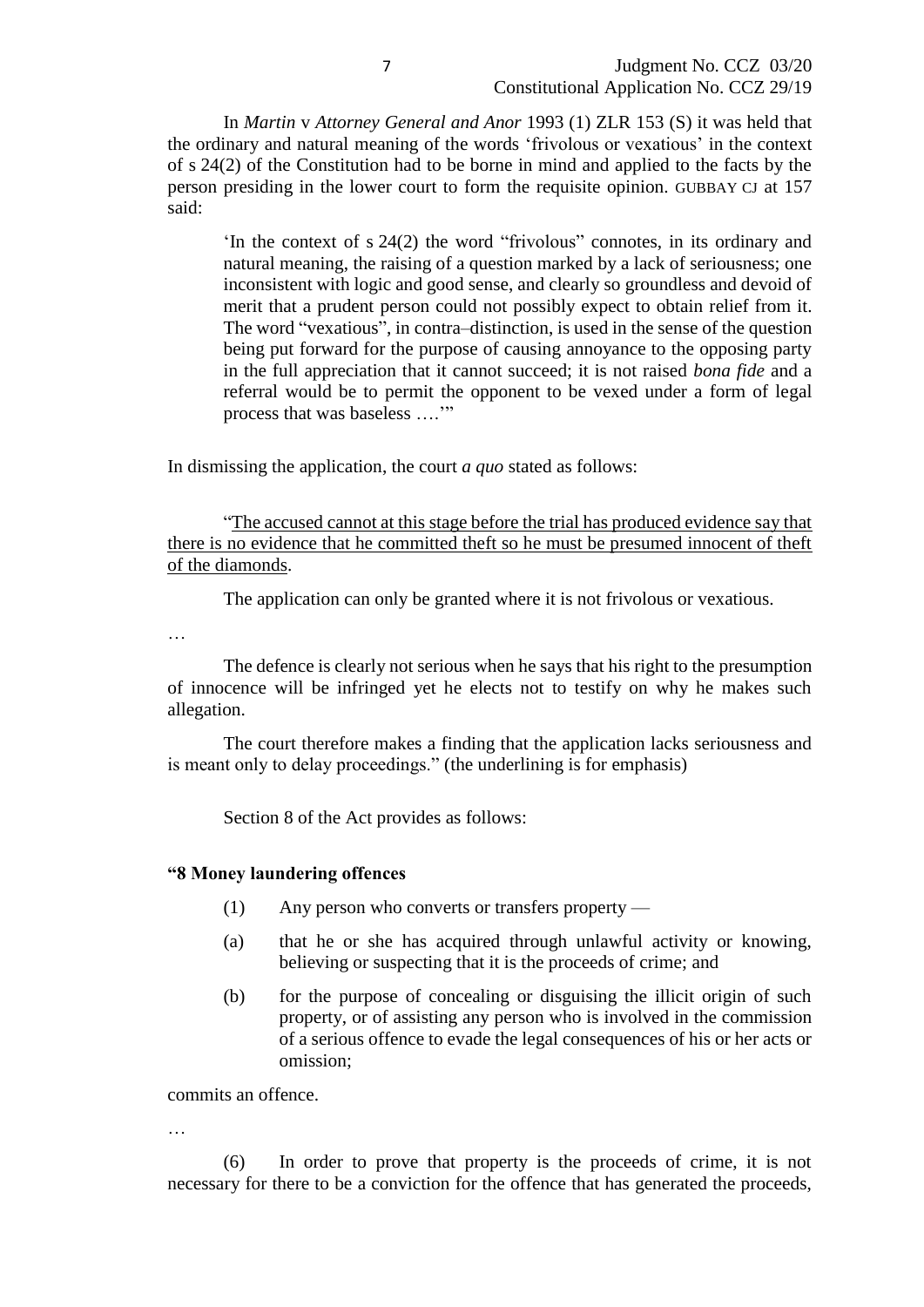or for there to be a showing of a specific offence rather than some kind of criminal activity, or that a particular person committed the offence."

The particulars of the applicant's charge were articulated as follows in the charge sheet:

### "Contravening section 8(1)(a) as read with section 8 Part 6 of the Money Laundering and Proceeds of Crime Act CHAPTER 9:24

In that during the period extending from July 2018 to 14 December 2018 and at Zimbabwe Consolidated Diamond Company, Loverage Makoto, was employed by Zimbabwe Consolidated Diamond Company, *he stole diamonds and sold them to unknown dealers and obtained \$34 246-00 of which he deposited into his Ecocash Account number* ... ." (the bold italics is for emphasis)

Implicit from a reading of the charge sheet is that the applicant was charged under s 8(1)

of the Act. Section 8(1) is the charge section. It is very specific and the crime alleged has both *actus reus* and *mens rea*.

Section 8(1) of the Act reveals that the State cannot charge a person under it unless it is convinced that an unlawful activity was committed. The State has the duty to show the *actus reus*. The State identified the *actus reus* in the case as "theft of diamonds".

Section 8(6) of the Act, on the other hand, deals with the evidential burden imposed upon the State to prove the offence under s 8(1) and lessens the burden of proof on the State. It relates to proof of the crime and not the charge itself. It can only be resorted to if such necessity arises, that is, where the State will have failed to establish proof beyond a reasonable doubt under s 8(1) of the Act. The alleged vagueness does not relate to the crime but, instead, it relates to the burden of proof.

Sight must not be lost of the fact that in this case the State did not use s 8(6) of the Act in relation to the applicant. Hence, it is imperative that, when deciding whether or not a provision is unconstitutional, regard must be had, not only to the mere question itself, but also to the context or circumstances in which the question is being raised.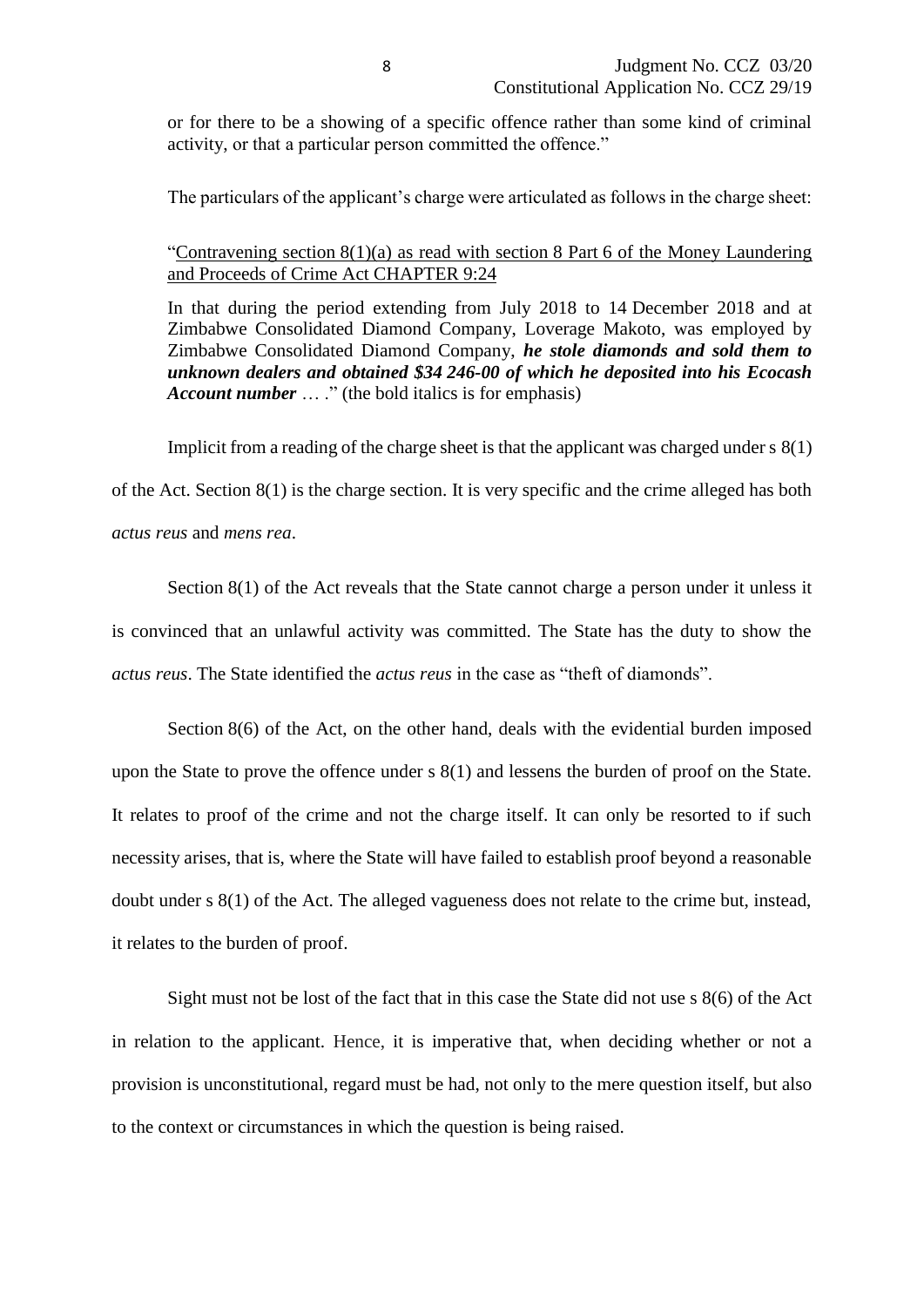There being a possibility that the alleged theft of diamonds can be proved without resort to s 8(6) of the Act, the determination of the question becomes irrelevant. Whether or not the State proves the case is of no importance to the Court.

The question regarding the constitutionality of s 8(6) of the Act should be predicated on facts. As aforementioned, the articulation of the charge and particulars thereof leave no room for ambiguity or uncertainness in interpretation. The State identified the proceeds (money) to have been obtained as a result of an unlawful activity, in particular theft of diamonds. The argument that s 8(6) is unconstitutional loses sight of the fact that the provision may be inapplicable, as the unlawful act has been identified with precision. The applicant's case can be disposed of on factual findings and evidence to be led by the State under s 8(1) of the Act without the need to resort to the constitutionality of s 8(6) of the Act.

The applicant would have been in a stronger position had he been arguing his case after being convicted without direct evidence to prove the unlawful activity. He would also have been in a stronger position had he been arguing his case after the State secured a conviction following resort to s 8(6) of the Act. That not being the case, the applicant is simply trying to put the cart before the horse.

Under s 85(1) of the Constitution, which provides for direct access to the Court, for the Court to determine the constitutional question a party has to show that he, she or it has an interest to protect and that the interest has been, is being, or is likely to be, violated. The applicant's interest is not being or has not been violated, as he was properly charged under s 8(1) of the Act. The Court noted that the applicant did not challenge s 8(1). By this conduct, he accepted that he was properly charged in terms of s 8(1) of the Act and implicitly accepted its constitutionality. Consequently, it is not in the interests of justice that direct access be granted.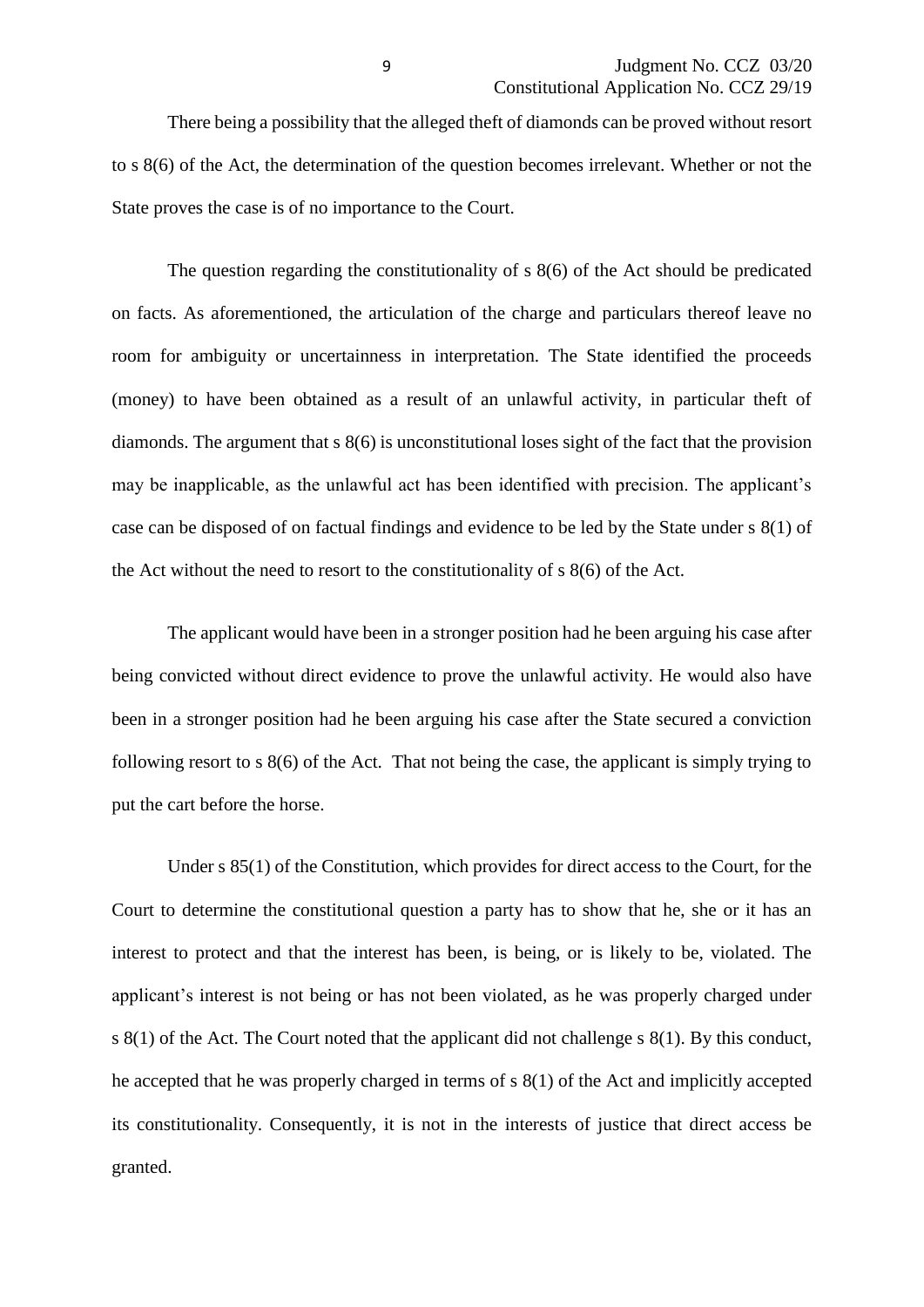There is no need to resort to s 8(6) of the Act to secure the applicant's conviction. The questions as to the constitutionality of s 8(6) should not have been taken in the abstract. In a referral, the questions should be premised on facts. Unless the State resorts to s 8(6) of the Act, no constitutional issue can arise in the matter.

More importantly, the determination of a question must be of benefit to a party. It would be absurd for the Court to pronounce on the constitutionality of s 8(6) of the Act and then state that, in the circumstances of the case, the finding is unnecessary. This approach would render the whole determination an advisory opinion or a mere academic opinion. The Court is loathe to offer opinions which at the end of the day do not assist in the resolution of disputes in the lower courts.

If a remedy is available to a party, whether it is a factual or a legal remedy, courts will not normally consider a constitutional question unless the existence of a remedy depends on it.

The determination of the constitutional question before evidence has been led is not necessary for the disposal of the proceedings in the court *a quo*, where the allegation is that the applicant stole and sold diamonds and converted the proceeds therefrom. The court *a quo* was therefore correct in holding that "the accused cannot at this stage before the trial has produced evidence say that there is no evidence that he committed theft so he must be presumed innocent of theft of diamonds".

From the foregoing, the Court finds that the ruling by the first respondent was made within the confines of the law. The right to equal protection of the law was not infringed. The applicant failed to demonstrate that his prosecution under s 8(1), read together with s 8(6), of the Act is unconstitutional. The alleged vagueness of s 8(6) of the Act does not relate to the unlawful activity or the crime, it relates to the burden of proof imposed on the State.